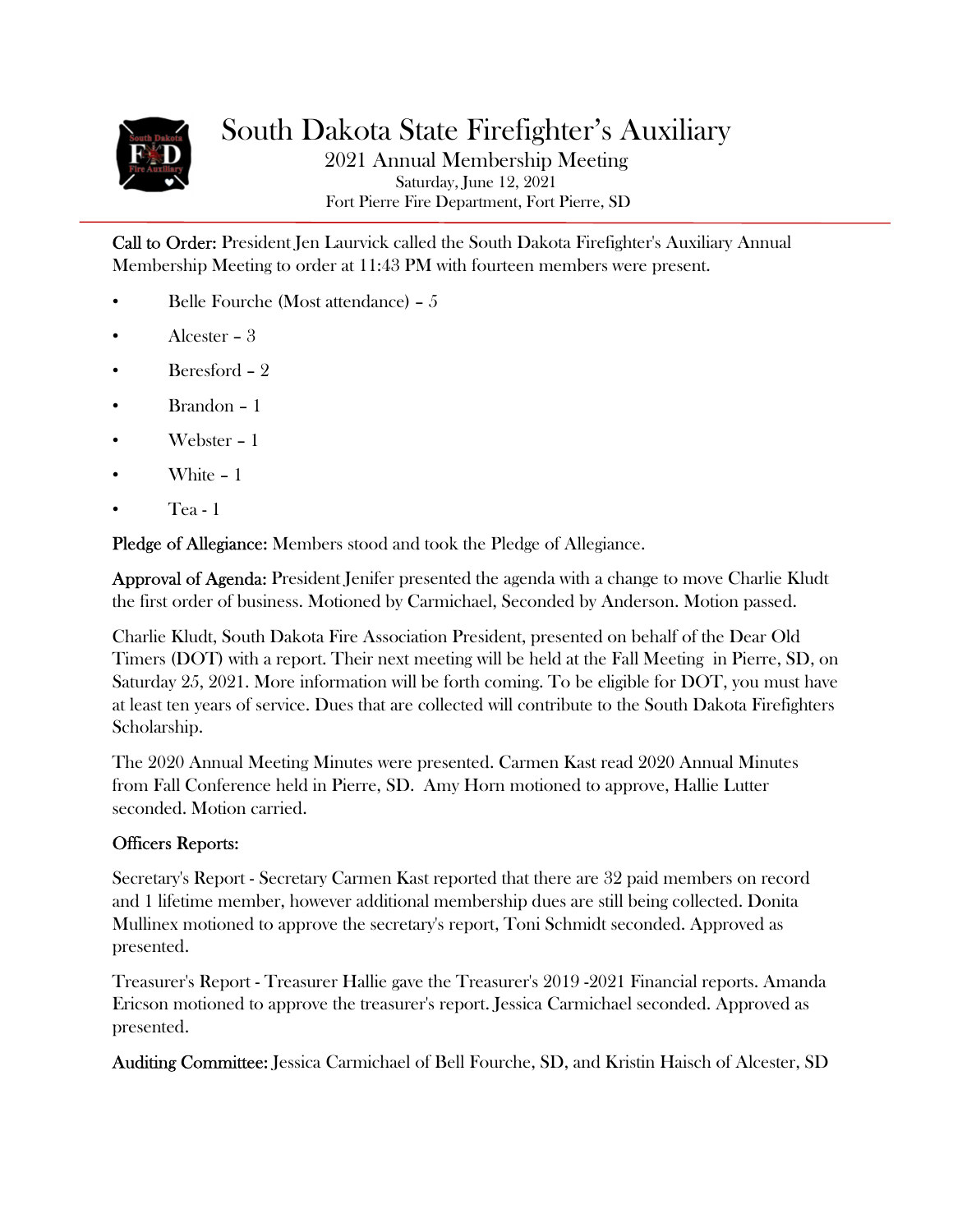Jessica and Kristin did inquire about a purchase that was made for 2020 fire school when there was no fire school, it was reported that supplies were purchased before the pandemic and were donated to the fire association. Donita Mullinex gave direction to the auxiliary board to sign off on check register and also to sign off on bank statement. Following the annual meeting, bank statements will be signed. Motioned to approve made by Horn, seconded Brandi Sloan. Motion approved.

#### Unfinished Business:

Auxiliary Board Meeting have been held via Zoom (video conferencing)– Jen reported on how the board is meeting electronically and the benefits that it provides to the auxiliary.

## New business:

By-Law Committee: Amanda Ericson of Alcester, SD, Cheryl Anderson of Belle Fourche, SD, and standing board member Secretary Carmen Kast. Changes to the Constitution and By-Laws are attached with changes in red). Special focus was made to by-laws by adding meetings can be held by electronic means and that under certain circumstances two members from the same town auxiliary can be granted a condition to hold office on the board of directors at the same time. Motion by Toni Schmidt, Amy Horn seconded to accept all submitted changes in one motion. Yays 14 Nays 0 Motion carried.

Evolutions and Waterfights: No auxiliary teams participated in waterfights or evolutions. The board is pursuing a class on evolutions for future fire schools for auxiliary members.

South Dakota Firefighter's Scholarship: Jen gave report on scholarship winners. Carmen Kast was on the Selection Committee. Winners were Shaylen Andal sponsored by Beresford Fire Department and Samantha Timanus sponsored by Gregory Volunteer Fire department and DOT Member Brad Christensen.

# Elections:

No nominating committee – five of six positions are open for elections. Open positions for President and Secretary are one-year positions to rectify positions that were extended due to Covid-19 pandemic.

President: Carmen Kast nominated Toni Schmidt (1 year term) to from the floor. Three times called for other nominations. No other nominations were received. Toni agreed to accept the nomination. Motion by Lutter, seconded by Sloan. Motion approved.

Vice President: Haisch nominated Carmen Kast to Vice President (2 year term). Three times called for other nominations. No other nominations were received. Carmen agrees to accept the nomination. Horn motion, seconded Carmichael. Motion approved.

Secretary: Lutter nominated Jessica Carmichael of Bell Fourche (1 year term). Three times called for other nominations. No other nominations were received. Holly Bauer motion, Anderson seconded. Motion approved.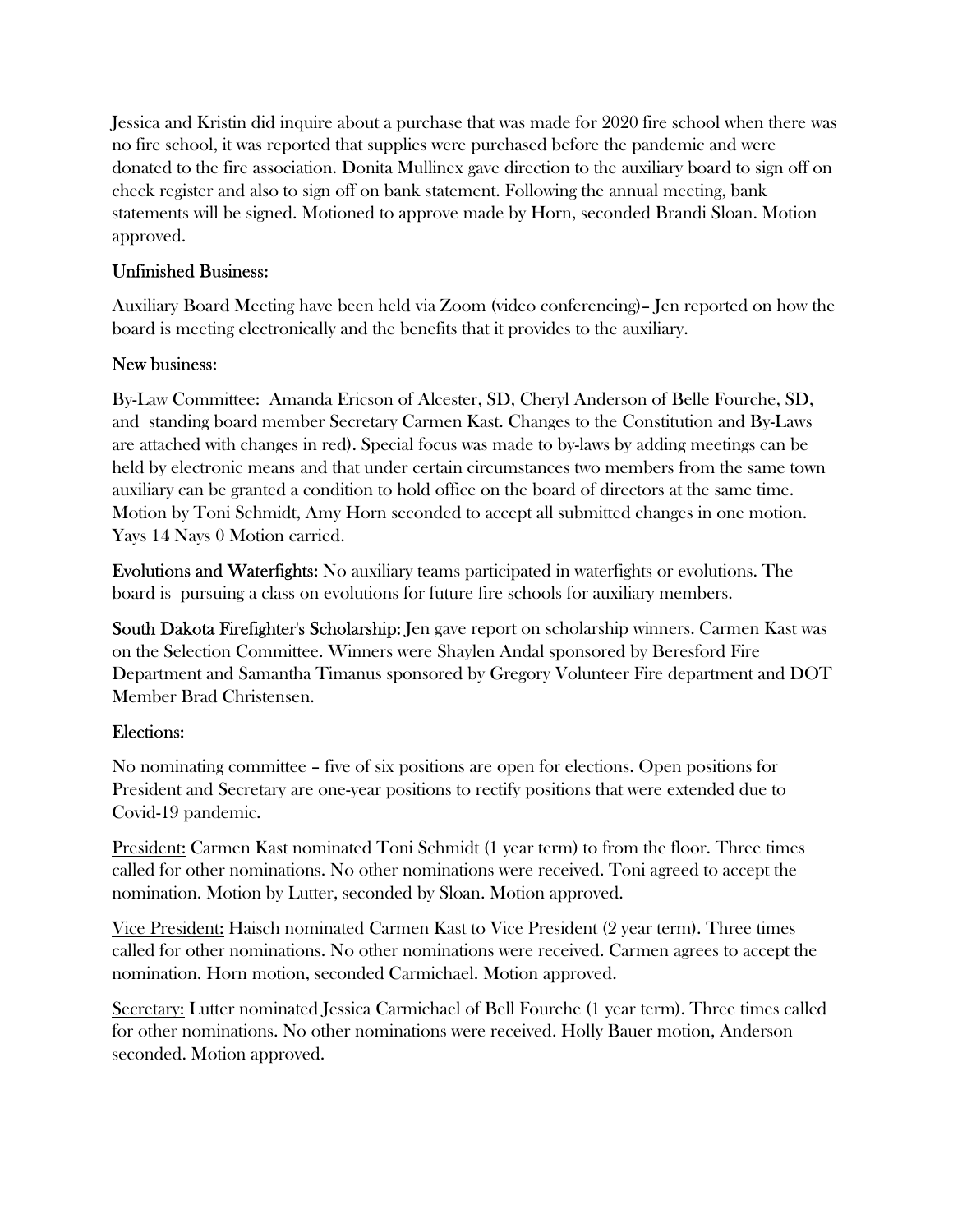Treasurer: Hallie Lutter will not seek reelection for Treasurer (2 year term). Lutter nominated Holly – Holly declines. Lutter nominates Horn, Horn declines as well. Jessica Carmichael nominated Cheryl Anderson of Bell Fourche. Anderson accepted the nomination. Three times called for other nominations. No other nominations were received. Mullinix motioned, Skyla Busch seconded. Motion approved.

Director: Mullinix nominated Amy Horn. Amy accepts. Three times called for other nominations. No other nominations were received. Ericson motions, Carmichael seconded. Motion approved.

## Elected 2021 Board of Directors

- President Toni Schmidt of Tea, SD 1 year term
- Vice President Carmen Kast of Alcester, SD 2 year term
- Secretary Jessica Carmichael of Bell Fourche, SD 1 year term
- Treasurer Cheryl Anderson of Bell Fourche, SD 2 year term
- Director Amy Horn of Brandon, SD 3 year term

#### Adjournment:

Motion to adjourn made by Amy Horn, Holly Bauer seconded. All in Favor. Motion approved at 2:01 p.m.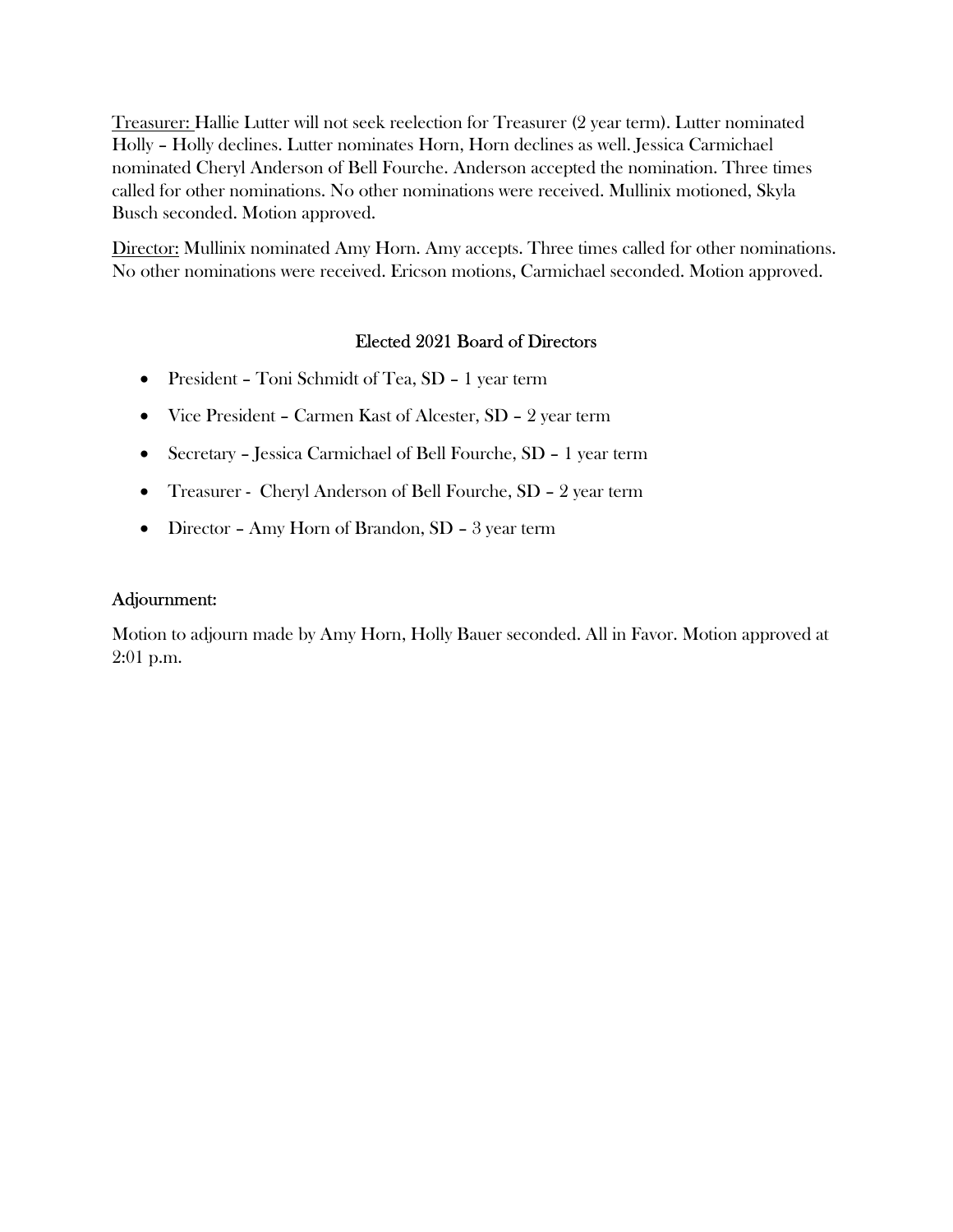# \*All approved changes to constitution and bylaws are in red and struck through

#### SOUTH DAKOTA FIREFIGHTERS AUXILIARY CONSTITUTION

#### ARTICLE I NAME

This organization shall be known as the South Dakota Firefighters Auxiliary.

#### ARTICLE II PURPOSE

The purpose of this Auxiliary shall be to promote friendship among the members of the South Dakota Firefighters Auxiliary, to counsel local auxiliaries and to cooperate with the South Dakota Firefighter's Association and Annual State Fire School.

#### ARTICLE III MEMBERSHIP

Members shall be composed of all or any persons affiliated, associated or involved with active, retired or deceased firefighters.

#### ARTICLE IV GOVERNMENT

Section I. The government of this Auxiliary shall be vested in the Executive Board, consisting of the Directors and Officers.

Section 2. The elective officers of this Auxiliary shall be six (6) in number: The President, Vice President, Secretary, and Treasurer; the Directors shall be two (2) in number and shall hold office three (3) years.

Section 3. The elective officers and directors of the Auxiliary shall be elected in the manner prescribed in the by-laws, and said officers shall hold office for a period of two (2) years. The President and Secretary shall be elected on even numbered years and serve a two (2) year term. The Vice President and Treasurer shall be elected on odd numbered years and serve a two (2) year term.

#### ARTICLE V MEETINGS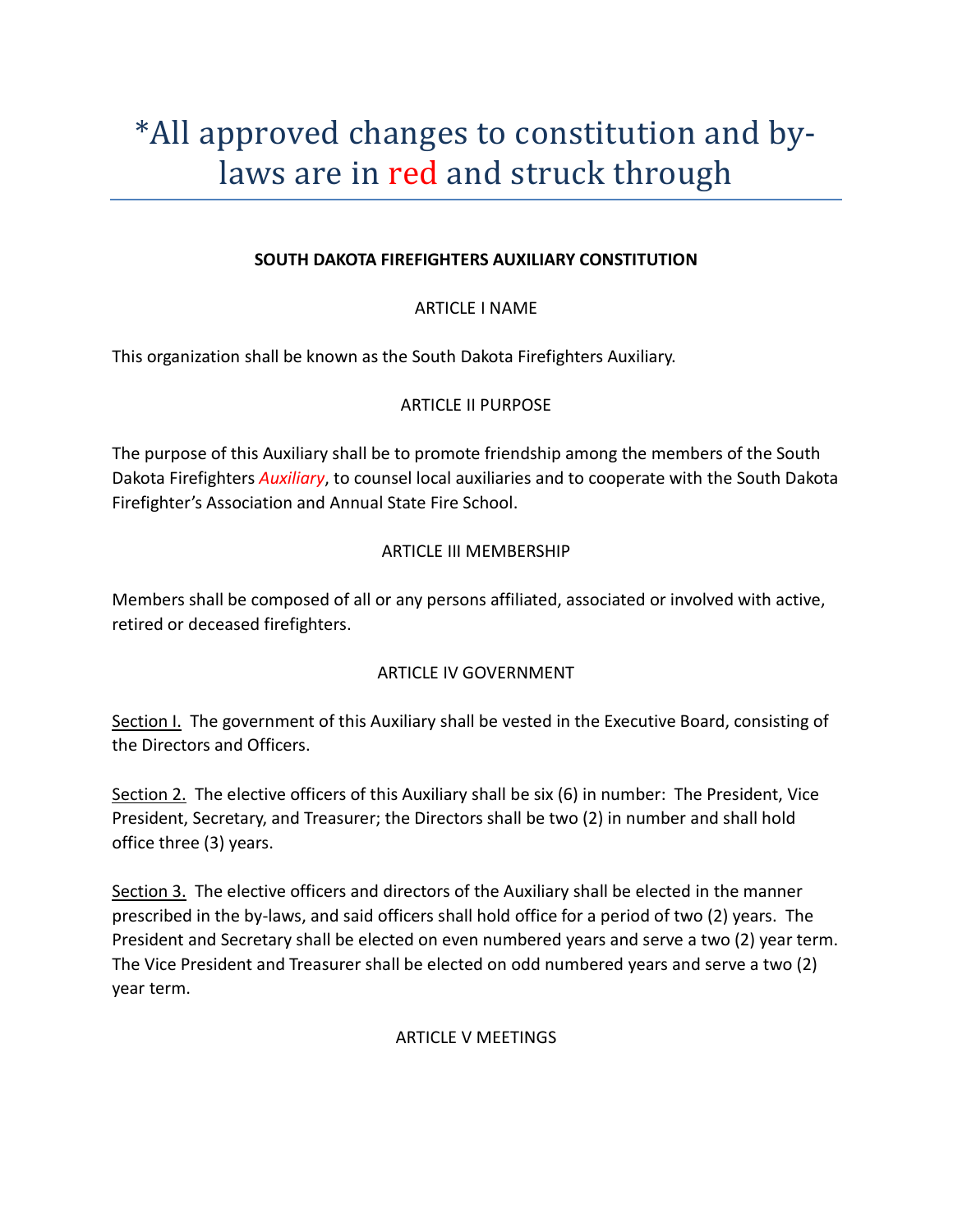Section 1. Meetings shall be held each year to coincide with and at the same location in the state as that designated by the South Dakota Firefighter's Association for the Annual State Fire School.

Section 2. The Executive Board shall, in addition to meeting at the time of the Annual State Fire School, meet at the time and place designated by shall be available to report to the South Dakota Firefighter's Association meetings for the Annual State Fire School.

Section 3. Special Meetings of the Executive Board may be called by the President upon the request of three (3) said Board members, who set forth good and reasonable cause for calling same.

#### ARTICLE VI AMENDMENTS

Section 1. This constitution may be amended at an Annual Meeting by a majority vote of those active members present.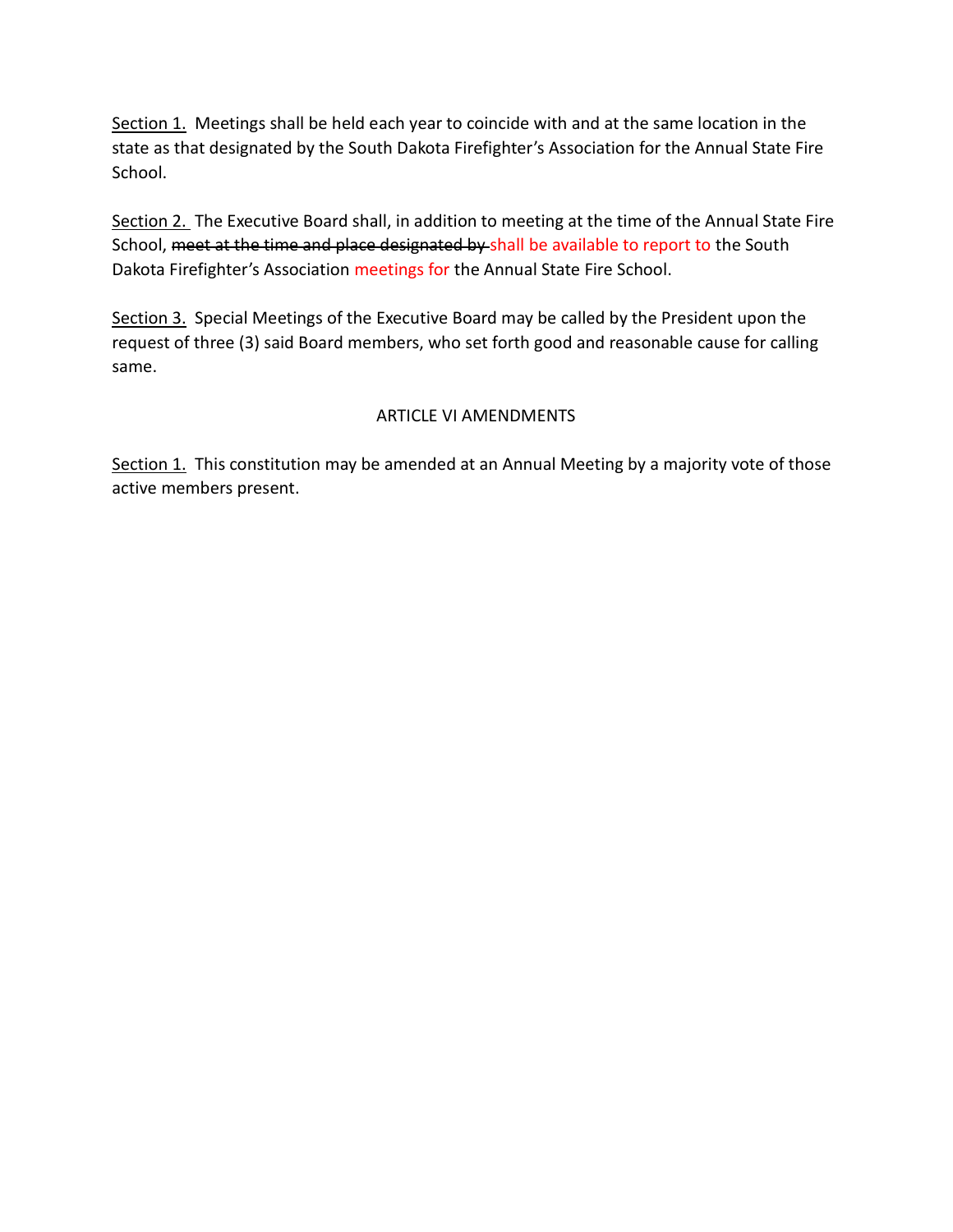## SOUTH DAKOTA FIREFIGHTERS AUXILIARY BY-LAWS

## ARTICLE I – MEMBERSHIP

Section 1. Active Membership to the South Dakota Firefighters Auxiliary will be granted upon payment of yearly dues, which will entitle said member to one vote.

Section 2. All applicants for Active Membership shall have reached the age of sixteen (16) years.

## ARTICLE II – DUES

Section 1. The dues for the South Dakota Firefighters Auxiliary shall be \$25 per calendar year, thus entitling members to one vote at the annual meeting and the AD&D and line of duty insurance offered by the South Dakota Firefighter's Association. These dues are not subject to any pro-rating schedule.

Section 2. State Membership Dues shall be payable in full at the time of registration at each Annual State Fire School.

Section 3. Members not attending the annual meeting, but desirous to maintaining continuous membership in the Auxiliary, shall remit dues to the Treasurer.

Section 4. The Treasurer or Secretary shall, upon receipt of State Membership dues from members, issue membership cards electronically as receipts. Upon request, membership cards shall be issued to members.

# ARTICLE III – GOVERNMENT

Section 1. The government of this Auxiliary shall be vested in the Executive Board, subject to the will of the membership.

Section 2. Funds of the Auxiliary may be drawn from the bank in which they are in deposit by signature of either the Treasurer or the President.

Section 3. Board members must attend participate in all meetings of the Auxiliary. The President may excuse a reasonable absence, if notified prior to the meeting. An unexcused absence shall automatically result in the termination of said officer or director and the resulting vacancy shall be filled by a vote of the Executive Board, such appointee to serve the balance of the term of office.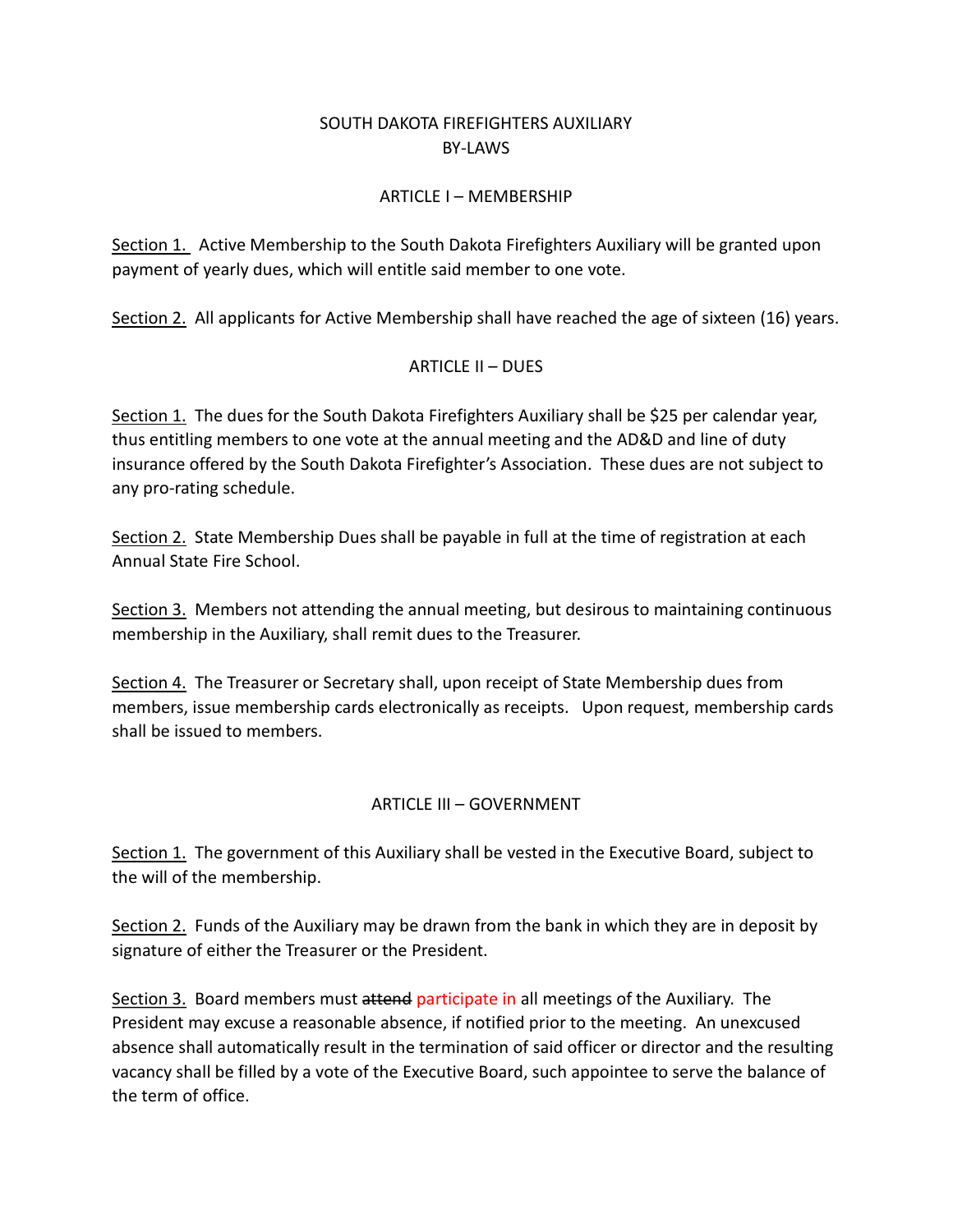Section 4. The fiscal year of the South Dakota Firefighter's Auxiliary shall be from June 1 to May 31.

## ARTICLE IV – ELECTION

Section 1. A Nominating Committee of two (2) Active Members shall be selected by the President to name a slate of candidates for each elective office of the Auxiliary.

Section 2. The Nominating Committee shall be named and posted at the place of registration of the Annual State Fire School, no later than Friday at 12:00 p.m.

Section 3. The Nominating Committee shall announce the names of candidates and shall have posted same at annual meeting site.

Section 4. Nominations from the floor shall be accepted for each elective office and for Director at the Annual Meeting.

Section 5. To be eligible for election to an office, the candidate must be a paid up member of the South Dakota State Auxiliary in good standing.

Section 6. To be eligible for election to the position of President, the candidate must be a current board member in good standing for not less than two years prior to being elected to President.

Section 7. If possible, no two (2) elective Officers or Directors from the same Department or Auxiliary shall be nominated or hold office in the South Dakota Firefighters Auxiliary during the same term.

Section 8. The elective officers may be re-elected, thus holding office for more than one term.

Section 9. There will, at the Annual Meeting, be no voting by proxy but members can be present in person or electronically at the meeting to cast a vote.

Section 10. The Officers and Directors shall be elected by a plurality of Active Members present in person or electronically at the Annual Meeting.

Section 11. The New Officers and Directors shall take over their duties for the term for which elected on the first day of July following each Annual election.

#### ARTICLE V – DUTIES OF OFFICERS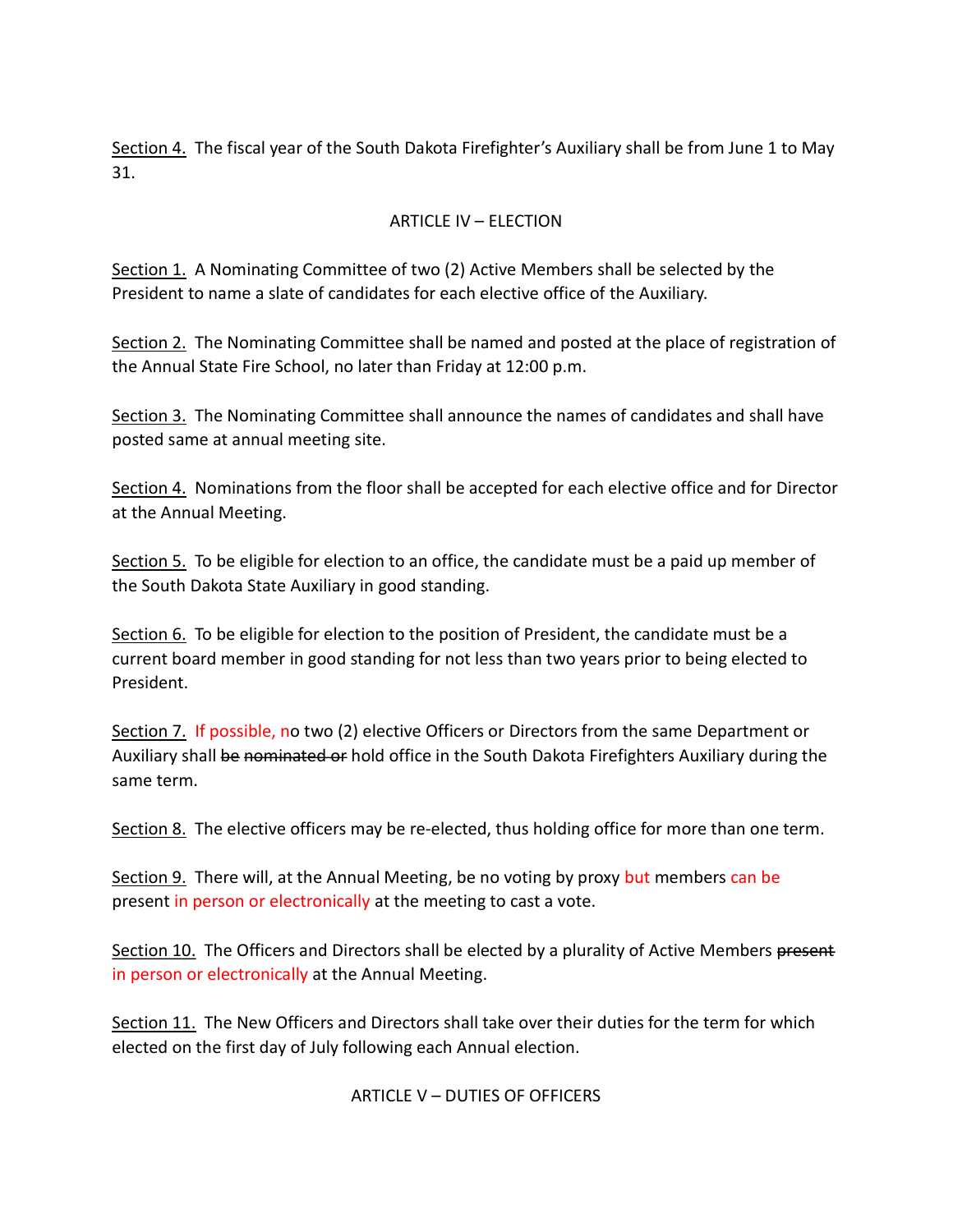Section 1. The duties of the President shall be:

A. To preside at all meetings in person or electronically, including those of the Executive Board.

B. To provide for an annual audit.

C. To appoint the Parliamentarian and any committees as may be necessary to carry out the business of the Auxiliary. Direct meetings following simple Robert's Rules of Order.

D. To call special meetings including those of the Executive Board.

E. To make a yearly report at the Annual Meeting.

F. To sign with the Treasurer contracts, vouchers, warrants and all legal documents of the Auxiliary.

Section 2. The duties of the Vice President shall be:

A. To acquaint herself with the duties of the President, thus being able to preside in the absence of the President.

B. To assist the President in any work so designated.

Section 3. The duties of the Secretary shall be:

A. To keep an accurate record of all the proceedings of Annual all meetings, including electronic, of the organization of the Executive Board.

- B. To keep all records of the Auxiliary properly filed.
- C. To do all the necessary correspondence of the Auxiliary.
- D. To keep a true and correct record of all transactions.
- E. To keep a correct list of all members of the South Dakota Firefighters Auxiliary.
- F. To make a report at the Annual Meeting.
- G. To perform such duties as maybe imposed upon her office.

Section 4. The duties of the Treasurer shall be:

- A. To receive and collect all dues and assessments.
- B. To give receipts for all moneys received.
- C. To pay out money only upon the orders of the Executive Board.

D. To keep a true and correct record of all money received and disbursed, and of all business transactions pertaining to the office.

- E. To make an itemized statement of all receipts to the Executive Board.
- F. To make a report at the Annual Meeting.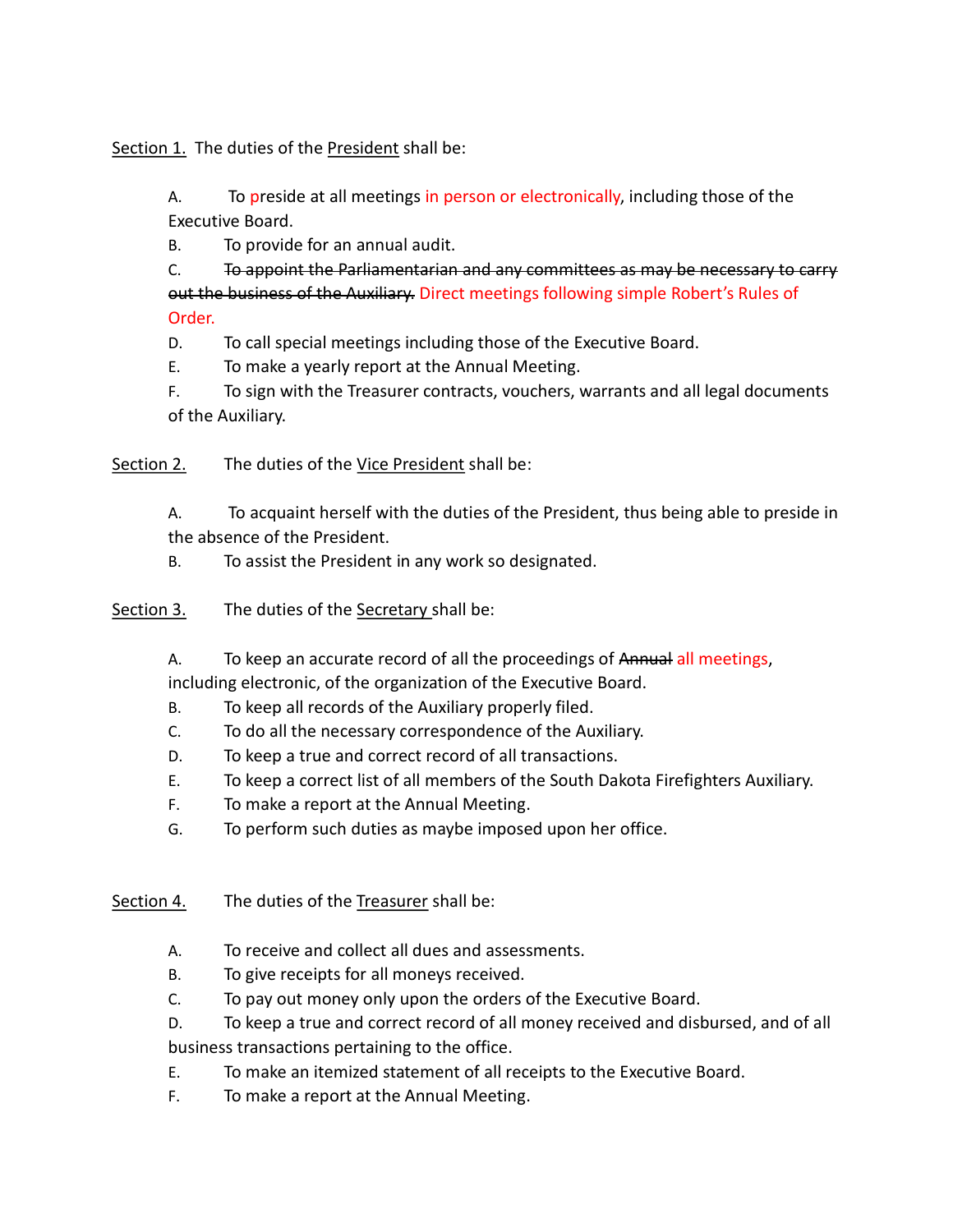G. To sign in conjunction with the President any and all contracts, vouchers, warrants and legal documents of the Auxiliary.

Section 5. The duties of the Executive Board shall be:

A. To meet before each Annual Meeting or at the call of the President.

B. To attend in person or electronically the Mid-Winter Meeting to assist in the making of plans for the Annual Meeting, not to exceed more than 2 days.

C. To transact all business of the Auxiliary during the time intervening between Annual Meetings.

D. To assist the President in making appointments and to approve the same.

E. To approve or reject all bills of the Auxiliary.

Section 6. The duties of the Parliamentarian shall be:

A. To acquaint herself with Robert's Rules of Order prior to the Meetings, thus to advise the Auxiliary on proper procedure whenever necessary.

B. To assist the President or Officer-in-charge in keeping order at the meetings.

#### ARTICLE VI - RULES OF ORDER

This Auxiliary shall be governed by its Constitution and By-laws.

#### ARTICLE VII – QUORUM

Four (4) members of the Executive Board shall constitute a quorum of that body to transact any business that may properly come before them.

#### ARTICLE VIII – COMMITTEES

Auditing Committee: The Executive Board shall, on the first day of the At the Annual Fire School, appoint an Auditing Committee of two (2) volunteer Active Members from differing departments of the Auxiliary, to will properly audit the books and business transactions of the Auxiliary's Treasurer and if necessary **to be supported by published in** the Secretary's minutes. This committee shall report to the Annual Meeting the results of their audit.

By-Law Committee: The Executive Board shall, on the first day of the Annual Fire School, appoint a By-Law Committee of the Vice President of the Executive Board, a Board Member at Large and an Active Member of the Auxiliary, to review the By-Laws. This committee shall report at the Annual Meeting the results of their review.